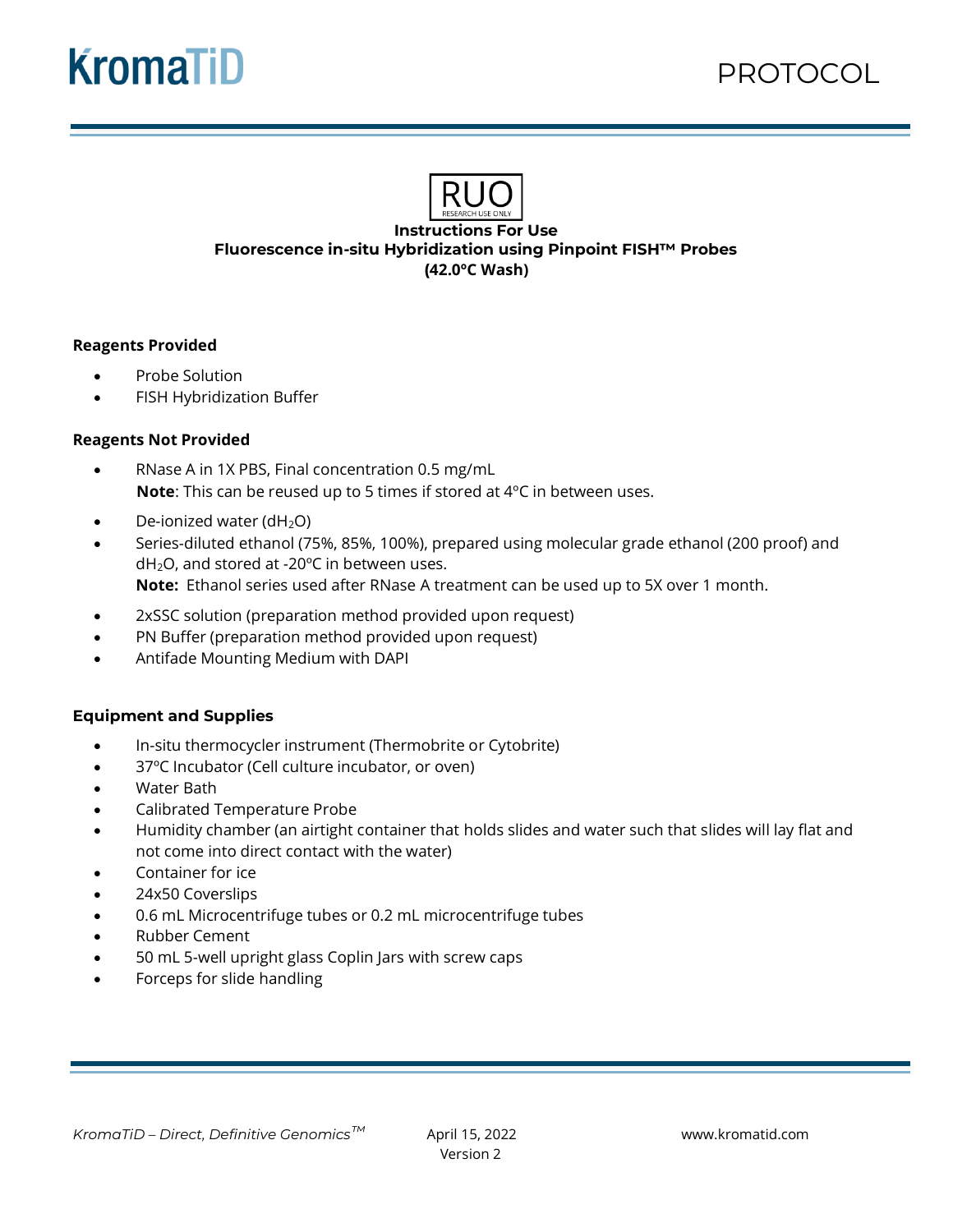## **Fluorescence Microscope Filter Requirements**

| <b>Channel</b>            | <b>Excitation</b> | <b>Emission</b> |
|---------------------------|-------------------|-----------------|
| ATTO550/Spectrum Orange   | 554 nm            | 576 nm          |
| 6-FAM/Spectrum Green/FITC | 490 nm            | 525 nm          |
| TexRed                    | 595 nm            | 620 nm          |
| Atto643/647N/Cy5          | 644 nm            | 669 nm          |
| Atto425/Aqua              | 436 nm            | 485 nm          |

#### **Instructions Using Pinpoint FISH™ DNA Probes**

#### **Slide Spotting**

- 1. Spot an aliquot of fixed cell pellet onto a new microscope slide and allow to dry.
	- a. Before spotting, submerging new slides in 100% ethanol may help remove any residue that could be present from the slide manufacturing process.
	- b. If metaphases are desired, drying should take place in a humidity-controlled chamber to optimize chromosome spreading.
	- c. Optionally, freshly dropped slides may be artificially aged for 10 minutes in a 90C oven.

#### **Hybridization**

- 1. Place slides in the Coplin jar containing 50 mL RNase A solution at 37ºC, and incubate for 1 hr.
- 2. Move slides to Coplin jar containing  $dH_2O$  for 1 min.
- 3. Air dry slides in an upright position for 1-2 min.
- 4. Begin chilled ethanol series:

**Note**: Keep Coplin jars at -20 ºC until use.

- a. Place slides in Coplin jar with 50 mL of 75% ethanol for 2 minutes.
- b. Transfer slides to Coplin jar with 50 mL of 85% ethanol for 2 minutes.
- c. Transfer slides to Coplin jar with 50 mL of 100% ethanol for 2 minutes.
- 5. Allow slides to airdry completely.
- 6. Prepare hybridization mix for one full slide (30 μL).
	- a. In a microcentrifuge tube add 18µl of FISH Hybridization Buffer
	- b. Add 12µl of probe product
	- c. Vortex the contents three times, for 5 seconds each time
	- d. Centrifuge for 10 seconds.